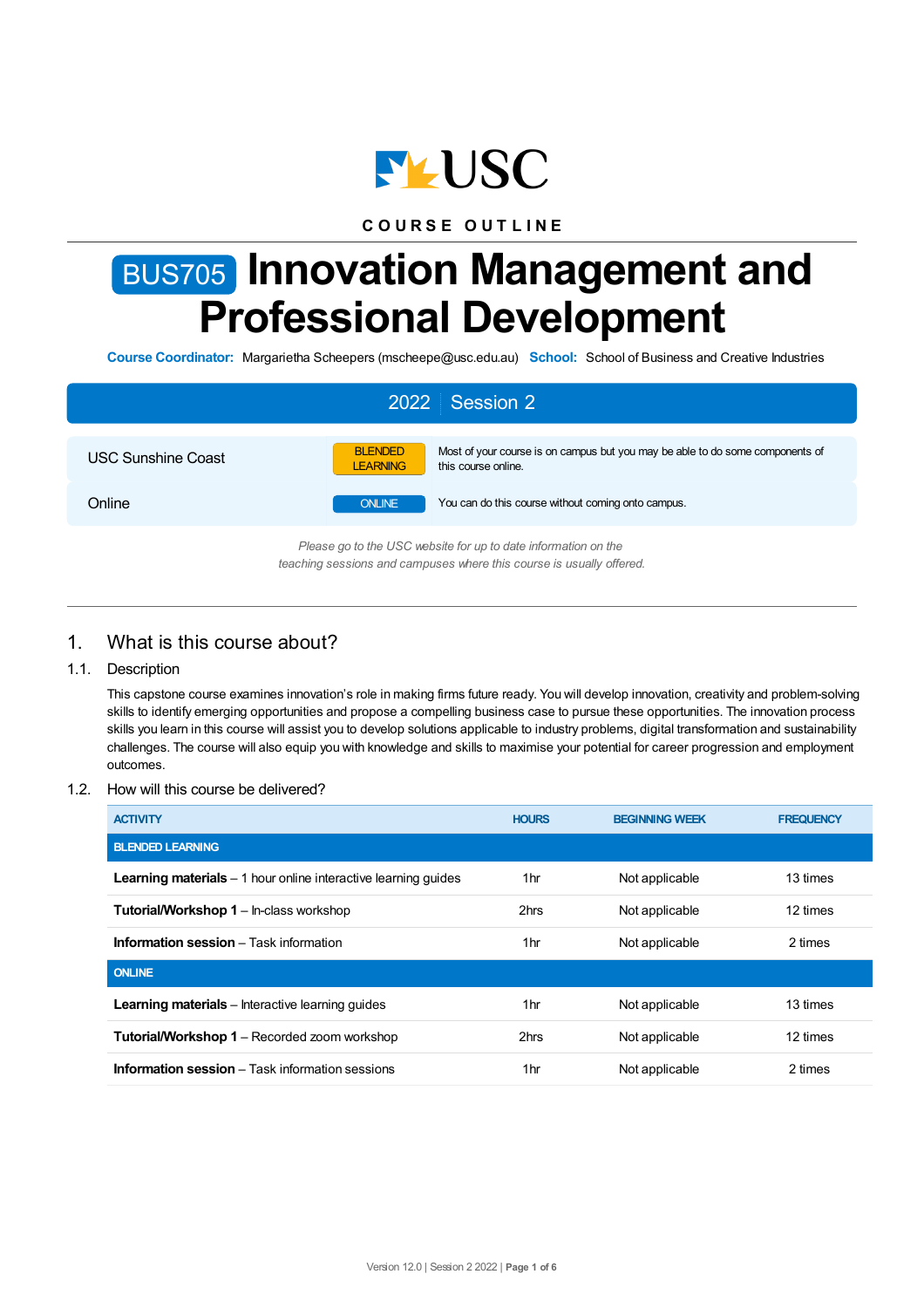#### 1.3. Course Topics

- Introduction to innovation and its relevance for business
- Trends: Future of work and career implications
- Personal leadership and employability: The contemporary MBA professional
- Corporate entrepreneurship and team innovation processes
- Organisational innovation framework
- Leading for innovation
- Creative problem-solving applied to business
- Innovation opportunities shaped by industry and sustainability challenges
- Organisation culture and climate's influence on firm innovation
- Open innovation
- Organisational renewal and structuring for innovation
- Disruptive business models and design thinking

## 2. What level is this course?

#### 700 Level (Specialised)

Demonstrating a specialised body of knowledge and set of skills for professional practice or further learning. Advanced application of knowledge and skills in unfamiliar contexts.

# 3. What is the unit value of this course?

#### 12 units

## 4. How does this course contribute to my learning?

| <b>COURSE LEARNING OUTCOMES</b> |                                                                                                                                                                                                                  | <b>GRADUATE QUALITIES MAPPING</b>                                      | PROFESSIONAL STANDARD MAPPING                                                           |  |
|---------------------------------|------------------------------------------------------------------------------------------------------------------------------------------------------------------------------------------------------------------|------------------------------------------------------------------------|-----------------------------------------------------------------------------------------|--|
|                                 | On successful completion of this course, you<br>should be able to                                                                                                                                                | Completing these tasks successfully will<br>contribute to you becoming | Association to Advance Collegiate Schools<br>of Business                                |  |
|                                 | Demonstrate career adaptability<br>awareness required to develop your<br>career as a proactive, innovative MBA<br>graduate.                                                                                      | Empowered                                                              | PC6 - Career-adaptive<br>PC6.1 - Adaptability                                           |  |
|                                 | Analyse the processes for making<br>efficient and effective business<br>decisions for the optimum path forward.                                                                                                  | Knowledgeable                                                          | PC3 - Creative and Critical Thinking<br>PC3.1 - Problem Solving<br>PC6.1 - Adaptability |  |
|                                 | $\left( 3\right)$<br>Problem solve and apply creative<br>thinking skills to make innovative and<br>effective business decisions under<br>conditions of rapid and dynamic change<br>and high levels of ambiguity. | Creative and critical thinker                                          | PC3 - Creative and Critical Thinking<br>PC3.1 - Problem Solving                         |  |
|                                 | Identify and apply processes for<br>decision-making about the optimal way<br>to manage innovation.                                                                                                               | Engaged                                                                | PC3 - Creative and Critical Thinking<br>PC3.1 - Problem Solving                         |  |

# 5. Am Ieligible to enrol in this course?

Refer to the USC [Glossary](https://www.usc.edu.au/about/policies-and-procedures/glossary-of-terms-for-policy-and-procedures) of terms for definitions of "pre-requisites, co-requisites and anti-requisites".

#### 5.1. Pre-requisites

Enrolled in any PGRD Program

### 5.2. Co-requisites

Not applicable

#### 5.3. Anti-requisites

MBA701 or EMB751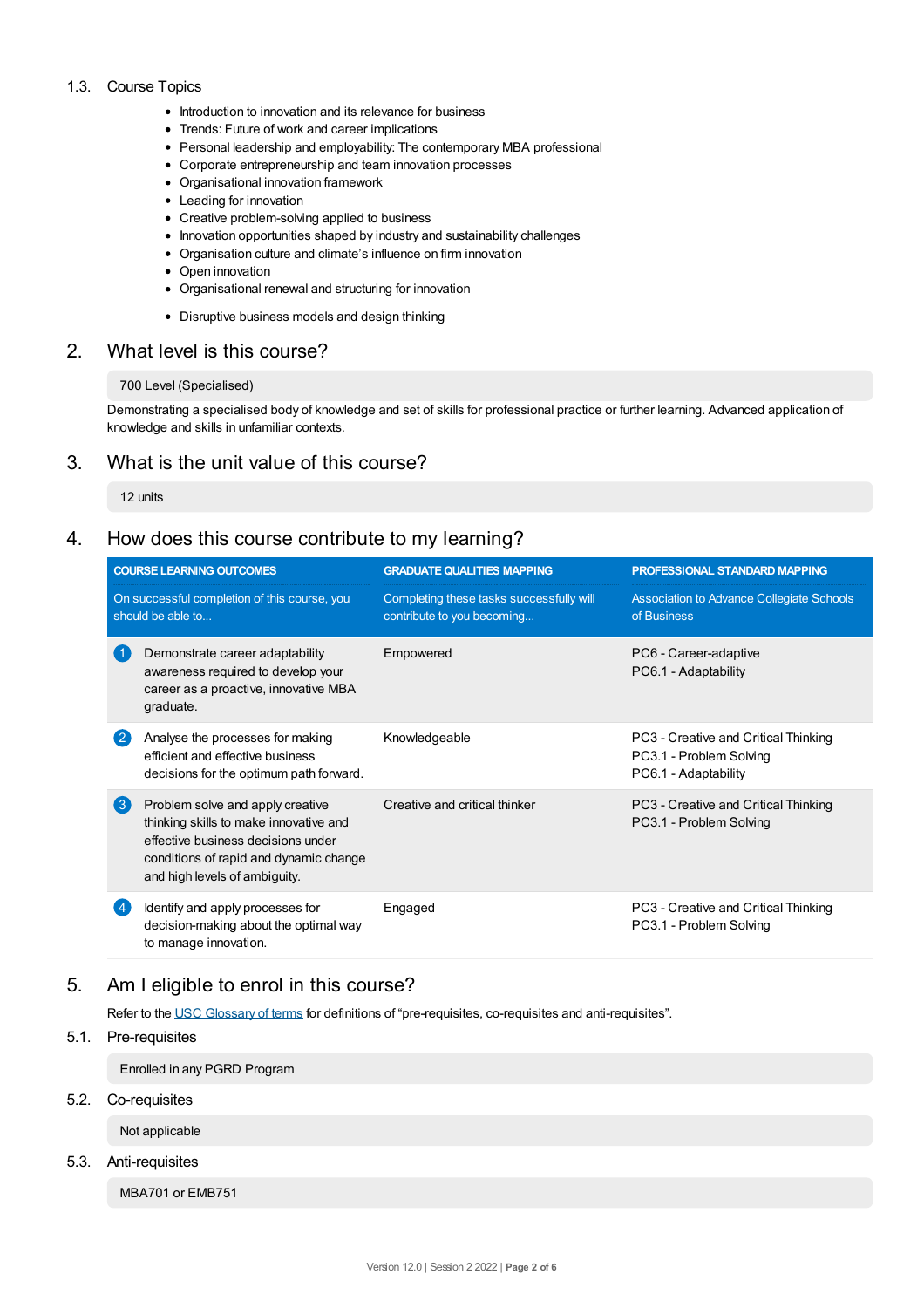## 5.4. Specific assumed prior knowledge and skills (where applicable)

Not applicable

# 6. How am Igoing to be assessed?

## 6.1. Grading Scale

Standard Grading (GRD)

High Distinction (HD), Distinction (DN), Credit (CR), Pass (PS), Fail (FL).

## 6.2. Details of early feedback on progress

You will gain early feedback on your progress by completing formative learning activities.

# 6.3. Assessment tasks

| <b>DELIVERY</b><br><b>MODE</b> | <b>TASK</b><br>NO. | <b>ASSESSMENT</b><br><b>PRODUCT</b>                     | <b>INDIVIDUAL</b><br><b>OR GROUP</b> | <b>WEIGHTING</b><br>$\%$ | <b>WHAT IS THE</b><br><b>DURATION /</b><br>LENGTH? | <b>WHEN SHOULD I</b><br><b>SUBMIT?</b> | <b>WHERE SHOULD I</b><br><b>SUBMIT IT?</b>               |
|--------------------------------|--------------------|---------------------------------------------------------|--------------------------------------|--------------------------|----------------------------------------------------|----------------------------------------|----------------------------------------------------------|
| All                            |                    | Artefact -<br>Professional, and<br><b>Written Piece</b> | Individual                           | 45%                      | 2000 words                                         | Week 4                                 | Online Assignment<br>Submission with<br>plagiarism check |
| All                            | 2                  | Report                                                  | Individual                           | 55%                      | 3.000 words                                        | Week 7                                 | Online Assignment<br>Submission with<br>plagiarism check |

## **All - Assessment Task 1:** Case study and personal reflection.

| <b>GOAL:</b>     | To demonstrate your ability to apply the theory, critically analyse a case study and develop a professional development<br>plan.                                                                                                   |                                                                        |                                     |  |  |  |  |
|------------------|------------------------------------------------------------------------------------------------------------------------------------------------------------------------------------------------------------------------------------|------------------------------------------------------------------------|-------------------------------------|--|--|--|--|
| <b>PRODUCT:</b>  | Artefact - Professional, and Written Piece                                                                                                                                                                                         |                                                                        |                                     |  |  |  |  |
| <b>FORMAT:</b>   | This is an individual task (2000 words), where you are required to demonstrate your ability to adapt to changing career<br>demands and apply innovation theory to practice. Details of this assessment will be provided on Canvas. |                                                                        |                                     |  |  |  |  |
| <b>CRITERIA:</b> | No.                                                                                                                                                                                                                                |                                                                        | <b>Learning Outcome</b><br>assessed |  |  |  |  |
|                  | 1                                                                                                                                                                                                                                  | classifying innovation concepts in the case study;                     | $\left( 2\right)$                   |  |  |  |  |
|                  | 2                                                                                                                                                                                                                                  | analysing the innovation dilemma using relevant innovation frameworks; | $\left( 2\right)$                   |  |  |  |  |
|                  | 3                                                                                                                                                                                                                                  | generating and proposing solutions.                                    | $\left( 3 \right)$                  |  |  |  |  |
|                  | 4                                                                                                                                                                                                                                  | identifying the portfolio of skills required for career progression    |                                     |  |  |  |  |
|                  | 5                                                                                                                                                                                                                                  | explaining professional development options                            |                                     |  |  |  |  |
|                  | 6                                                                                                                                                                                                                                  | explaining the professional requirements and career trends             |                                     |  |  |  |  |
|                  |                                                                                                                                                                                                                                    |                                                                        |                                     |  |  |  |  |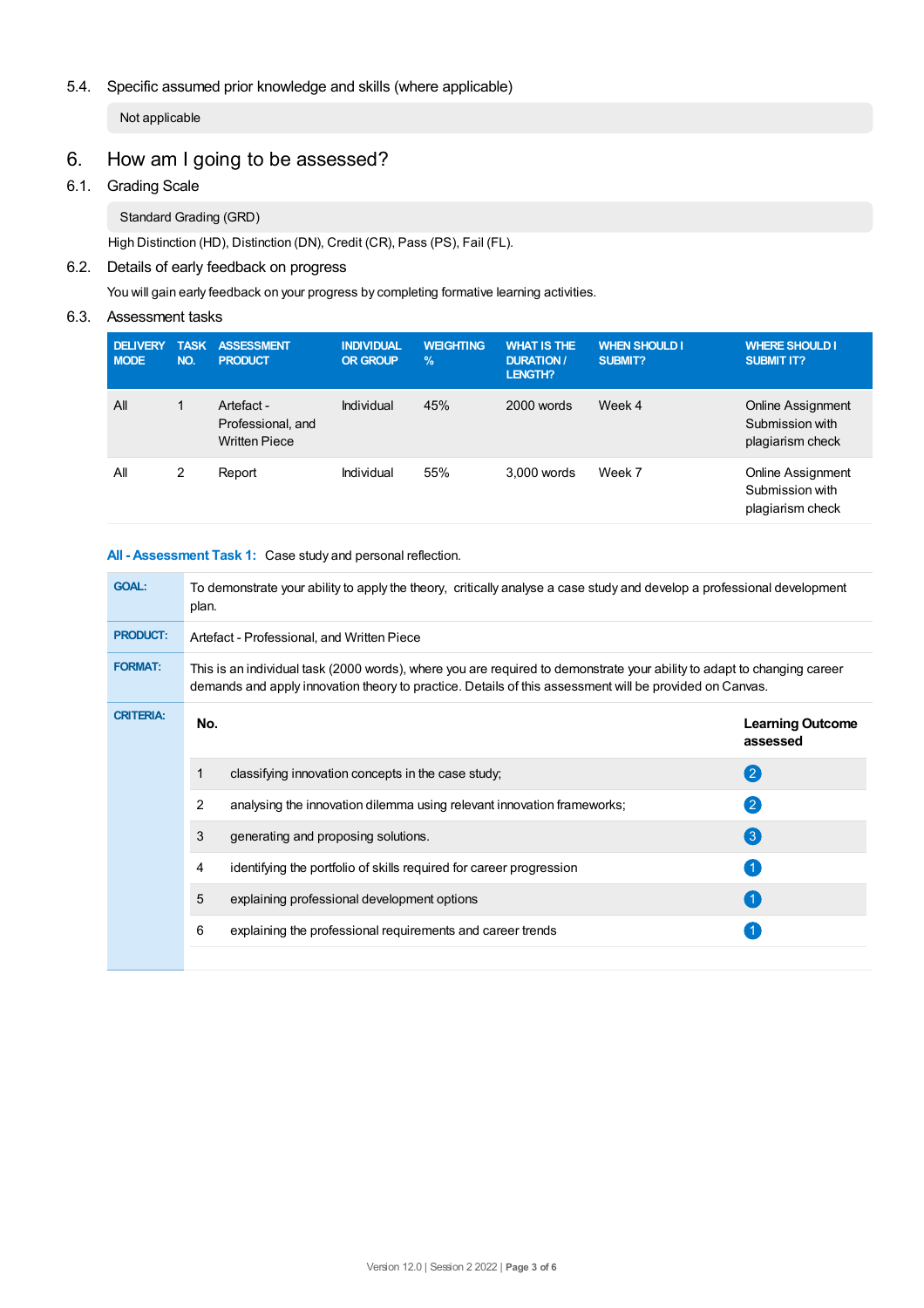#### **All - Assessment Task 2:** Innovation Report

| <b>GOAL:</b>     | Propose a leading edge, innovation to address a sustainability, digital, or organisational challenge and develop an<br>innovation action plan.                                                                                                                                                                                                                                                                                                                                                                                                                                                                                                                                                                                                       |                                     |  |  |  |  |
|------------------|------------------------------------------------------------------------------------------------------------------------------------------------------------------------------------------------------------------------------------------------------------------------------------------------------------------------------------------------------------------------------------------------------------------------------------------------------------------------------------------------------------------------------------------------------------------------------------------------------------------------------------------------------------------------------------------------------------------------------------------------------|-------------------------------------|--|--|--|--|
| <b>PRODUCT:</b>  | Report                                                                                                                                                                                                                                                                                                                                                                                                                                                                                                                                                                                                                                                                                                                                               |                                     |  |  |  |  |
| <b>FORMAT:</b>   | This is an individual task (3,000 words) where you need to demonstrate your ability to propose an innovation to address a<br>sustainability / digital / organisational industry challenge to improve customer-value, by drawing on the relevant material in<br>this course.<br>Details of this assessment will be provided on Canvas and in class.<br>This task is being used for measuring assurance of learning towards Association to Advance Collegiate Schools of<br>Business (AACSB) accreditation. The following Program Learning Objectives will be assessed:<br>PLO3.1: Critical and creative thinking<br>Demonstrate critical and creative thinking to identify and solve complex business problems and arrive at innovative<br>solutions. |                                     |  |  |  |  |
| <b>CRITERIA:</b> | No.                                                                                                                                                                                                                                                                                                                                                                                                                                                                                                                                                                                                                                                                                                                                                  | <b>Learning Outcome</b><br>assessed |  |  |  |  |
|                  | define the sustainability/company challenge in need of an innovation response.<br>1                                                                                                                                                                                                                                                                                                                                                                                                                                                                                                                                                                                                                                                                  |                                     |  |  |  |  |
|                  |                                                                                                                                                                                                                                                                                                                                                                                                                                                                                                                                                                                                                                                                                                                                                      | 4                                   |  |  |  |  |
|                  | 2<br>demonstrate how sources of ideas influence the development of alternatives in formulating<br>the innovation and creative solution.                                                                                                                                                                                                                                                                                                                                                                                                                                                                                                                                                                                                              | 3                                   |  |  |  |  |
|                  | problem solve and apply creative thinking skills using the strategic innovation model<br>3                                                                                                                                                                                                                                                                                                                                                                                                                                                                                                                                                                                                                                                           | 3                                   |  |  |  |  |
|                  | consider the most appropriate leadership approach for the innovation response proposed.<br>4                                                                                                                                                                                                                                                                                                                                                                                                                                                                                                                                                                                                                                                         | 2                                   |  |  |  |  |
|                  | 5<br>formulate an innovation implementation approach that would give this innovation response<br>the best chance of succeeding                                                                                                                                                                                                                                                                                                                                                                                                                                                                                                                                                                                                                       | $\left[ 4\right]$                   |  |  |  |  |
|                  | well-presented, with convincing arguments, supported by relevant evidence.<br>6                                                                                                                                                                                                                                                                                                                                                                                                                                                                                                                                                                                                                                                                      | $\left[ 2\right]$                   |  |  |  |  |

# 7. Directed study hours

A 12-unit course will have total of 150 learning hours which will include directed study hours (including online if required), self-directed learning and completion of assessable tasks. Directed study hours may vary by location. Student workload is calculated at 12.5 learning hours per one unit.

# 8. What resources do I need to undertake this course?

Please note: Course information, including specific information of recommended readings, learning activities, resources, weekly readings, etc. are available on the course Canvas site– Please log in as soon as possible.

#### 8.1. Prescribed text(s) or course reader

Please note that you need to have regular access to the resource(s) listed below. Resources may be required or recommended.

| <b>REQUIRED? AUTHOR</b> |                | YEAR TITLE                                                              | <b>EDITION</b> | <b>PUBLISHER</b>           |
|-------------------------|----------------|-------------------------------------------------------------------------|----------------|----------------------------|
| Required                | <b>Burgess</b> | De Villiers, Scheepers & 2021 BUS705 Study Guide (available via Canvas) | n/a            | <b>USC Business School</b> |

#### 8.2. Specific requirements

Not applicable

# 9. How are risks managed in this course?

Health and safety risks for this course have been assessed as low. It is your responsibility to review course material, search online, discuss with lecturers and peers and understand the health and safety risks associated with your specific course of study and to familiarise yourself with the University's general health and safety principles by reviewing the online [induction](https://online.usc.edu.au/webapps/blackboard/content/listContentEditable.jsp?content_id=_632657_1&course_id=_14432_1) training for students, and following the instructions of the University staff.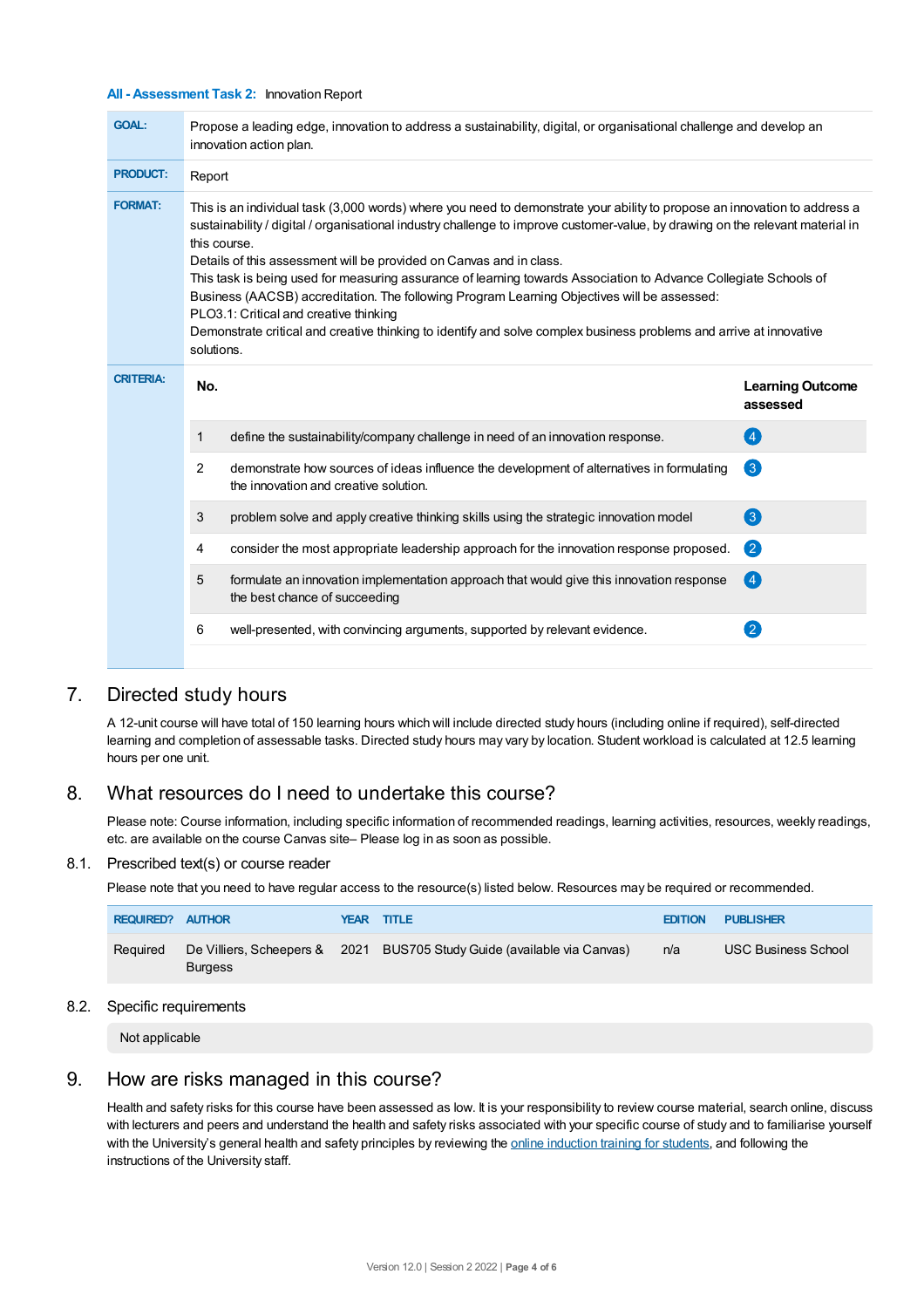# 10. What administrative information is relevant to this course?

#### 10.1. Assessment: Academic Integrity

Academic integrity is the ethical standard of university participation. It ensures that students graduate as a result of proving they are competent in their discipline. This is integral in maintaining the value of academic qualifications. Each industry has expectations and standards of the skills and knowledge within that discipline and these are reflected in assessment.

Academic integrity means that you do not engage in any activity that is considered to be academic fraud; including plagiarism, collusion or outsourcing any part of any assessment item to any other person. You are expected to be honest and ethical by completing all work yourself and indicating in your work which ideas and information were developed by you and which were taken from others. You cannot provide your assessment work to others.You are also expected to provide evidence of wide and critical reading, usually by using appropriate academic references.

In order to minimise incidents of academic fraud, this course may require that some of its assessment tasks, when submitted to Canvas, are electronically checked through Turnitin. This software allows for text comparisons to be made between your submitted assessment item and all other work to which Turnitin has access.

#### 10.2. Assessment: Additional Requirements

Eligibility for Supplementary Assessment

Your eligibility for supplementary assessment in a course is dependent of the following conditions applying:

The final mark is in the percentage range 47% to 49.4% The course is graded using the Standard Grading scale You have not failed an assessment task in the course due to academic misconduct

#### 10.3. Assessment: Submission penalties

Late submission of assessment tasks may be penalised at the following maximum rate:

- 5% (of the assessment task's identified value) per day for the first two days from the date identified as the due date for the assessment task.

- 10% (of the assessment task's identified value) for the third day - 20% (of the assessment task's identified value) for the fourth day and subsequent days up to and including seven days from the date identified as the due date for the assessment task. - A result of zero is awarded for an assessment task submitted after seven days from the date identified as the due date for the assessment task. Weekdays and weekends are included in the calculation of days late. To request an extension you must contact your course coordinator to negotiate an outcome.

#### 10.4. SafeUSC

USC is committed to a culture of respect and providing a safe and supportive environment for all members of our community. For immediate assistance on campus contact SafeUSC by phone: 07 [5430](tel:07%205430%201168) 1168 or using the [SafeZone](https://www.safezoneapp.com) app. For general enquires contact the SafeUSC team by phone 07 [5456](tel:07%205456%203864) 3864 or email [safe@usc.edu.au](mailto:safe@usc.edu.au).

The SafeUSC Specialist Service is a Student Wellbeing service that provides free and confidential support to students who may have experienced or observed behaviour that could cause fear, offence or trauma. To contact the service call 07 [5430](tel:07%205430%201226) 1226 or email [studentwellbeing@usc.edu.au](mailto:studentwellbeing@usc.edu.au).

#### 10.5. Study help

For help with course-specific advice, for example what information to include in your assessment, you should first contact your tutor, then your course coordinator, if needed.

If you require additional assistance, the Learning Advisers are trained professionals who are ready to help you develop a wide range of academic skills. Visit the Learning [Advisers](https://www.usc.edu.au/current-students/student-support/academic-and-study-support/learning-advisers) web page for more information, or contact Student Central for further assistance: +61 7 5430 2890 or [studentcentral@usc.edu.au](mailto:studentcentral@usc.edu.au).

#### 10.6. Wellbeing Services

Student Wellbeing provide free and confidential counselling on a wide range of personal, academic, social and psychological matters, to foster positive mental health and wellbeing for your academic success.

To book a confidential appointment go to [Student](https://studenthub.usc.edu.au/) Hub, email [studentwellbeing@usc.edu.au](mailto:studentwellbeing@usc.edu.au) or call 07 5430 1226.

#### 10.7. AccessAbility Services

Ability Advisers ensure equal access to all aspects of university life. If your studies are affected by a disability, learning disorder mental health issue, injury or illness, or you are a primary carer for someone with a disability or who is considered frail and aged, [AccessAbility](https://www.usc.edu.au/learn/student-support/accessability-services/documentation-requirements) Services can provide access to appropriate reasonable adjustments and practical advice about the support and facilities available to you throughout the University.

To book a confidential appointment go to [Student](https://studenthub.usc.edu.au/) Hub, email [AccessAbility@usc.edu.au](mailto:AccessAbility@usc.edu.au) or call 07 5430 2890.